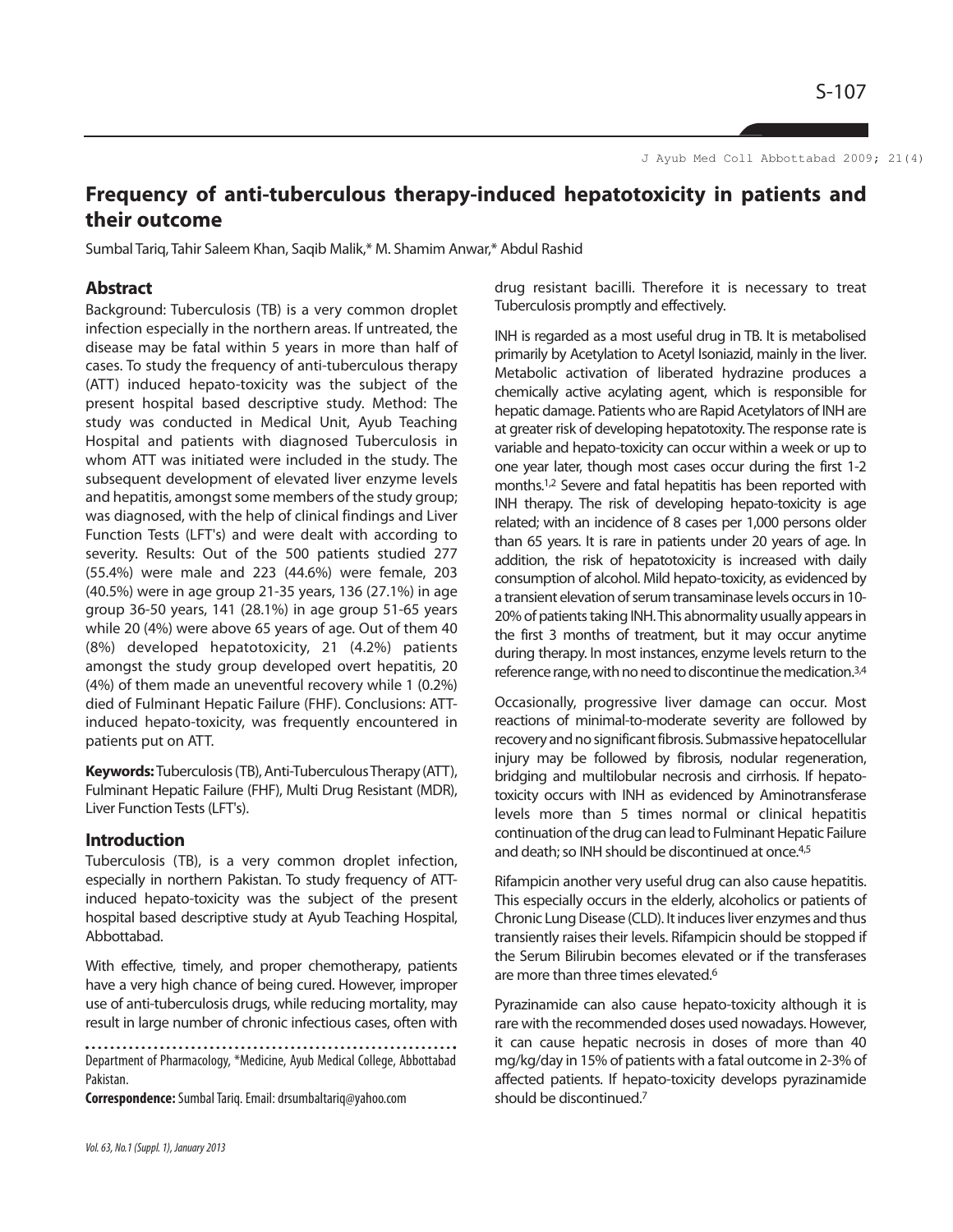## **Material and Methods**

The study was conducted at the Medicine Unit, Ayub Teaching Hospital, Abbottabad, and 500 diagnosed cases of tuberculosis were included who were treated with first-line standard anti-tuberculous drugs. Most of the cases included were treated with Isoniazid (INH), Rifampicin, Pyrazinamide (PZA) and Ethambutol. Therapy was initiated with 4 drug regimen, as susceptibility of the clinical isolates could not be determined in our setting, and resistance to INH is not rare.<sup>4</sup>

Informed consent was taken from every patient or his or her caregiver. A comprehensive history of every patient was taken to exclude any hepato-toxicity predisposing factors. The patients were carefully examined for signs of any liver disease, acute or chronic at the outset. Liver function tests (LFT's) including Serum Bilirubin (S. Bil.), Alanine Aminotransferase (ALT) and Alkaline Phosphatase (ALP) levels of these patients were done before initiation of ATT.8,9

The patient and caregivers were educated about the side effects of ATT and told to come at once in case of any untoward effects or evidence of hepatitis. Follow-up clinical examination and Liver Function Tests repeated at 4 and 8 weeks of ATT.

Patients' data was collected and results obtained by analysing the data. The objective of this study was to determine the frequency of ATT-induced hepato-toxicity. This can be a cause of patient morbidity and mortality and lead to non-compliance.

In patients developing hepato-toxicity INH was stopped and patients were restarted on split ATT in which Streptomycin or Ethambutol was used as the fourth drug.1,2

## **Results**

Total 500 patients were included in this study. Out of these 277 (55.4%) were males and 223 (44.6%) were females. Forty (8%) patients developed hepato-toxicity, including 20 (7.2%) males and 20 (8.96%) females (Table-1).

Raised transaminases were noted in 19 (3.8%) patients, and 21 (4.2%) patients developed overt hepatitis (7 males and 14 females), out of whom one (0.2%) male died of Acute Fulminant Hepatitis, while 20 improved after excluding INH and giving split ATT (Table-2).

Two hundred and three patients were in the age group between 20-35 years; 8 (3.9%) of them developed mild, 11 (5.4%) developed moderate and none developed severe hepatitis. In the age group 36-50 years, there were 135 patients, out of them 2 (1.47%) developed mild, 2 (1.47%) developed moderate and none developed severe hepatitis. In the age group 51-65 years, there were 141 patients, 6 (4.25%) developed mild, 6 (4.25%) moderate and 1 (0.71%) developed severe hepatitis. Twenty patients were in the oldest age group of >65 years, 3 (15%) developed mild, 1 (5%) moderate and Table-1: Frequency of ATT-Induced Hepatitis.

| <b>Development of Hepatitis</b> | <b>Number</b> | $\frac{0}{0}$ |  |
|---------------------------------|---------------|---------------|--|
| Absent                          | 460           | 92.0          |  |
| ATT Induced Hepatitis           | 40            | 8.0           |  |

Table-2: Outcome of the study n=500.

| Outcome                                    | <b>Number</b> | $\%$ |
|--------------------------------------------|---------------|------|
| Developed Transiently Raised Transaminases | 19            | 3.8  |
| Developed Overt Hepatitis                  | 21            | 4.2  |
| Improved After Split ATT Regime            | 20            | 4    |
| Expired                                    |               | 02   |

Table-3: Age-wise distribution of severity of ATT induced hepatitis (n=40).

|           |       | Mild  |      | <b>Moderate</b> |      | <b>Severe</b> |      |
|-----------|-------|-------|------|-----------------|------|---------------|------|
| Age       | Total | Cases | %    | Case            | %    | Cases         | %    |
| $20 - 35$ | 203   | 8     | 3.9  | 11              | 5.4  |               |      |
| $36 - 50$ | 136   | 2     | 1.47 |                 | 1.47 |               |      |
| $51 - 65$ | 141   | 6     | 4.25 | 6               | 4.25 |               | 0.71 |
| >65       | 20    | 3     | 15   |                 |      |               |      |

none developed severe hepatitis.

Prodromal signs and symptoms and deranged Liver Functions were present in most of the patients presenting with ATT-Induced hepato-toxicity.

# **Discussion**

Tuberculosis is a major cause of preventable infectious disease and death in the world. Timely diagnosis and proper chemotherapy are the mainstays of treatment.

The hepatotoxic side effect of ATT has been under extensive discussion and studies to confirm their frequency and outcome in patients, all over the world. However, it is a surprising fact that most of this research work has been done in the west and in the more developed nations of the world, while studies to the effect have practically never, if ever been done in Pakistan; and especially the northern areas where Tuberculosis, remains a rampant killer to date.

All available data is based on studies conducted in regions having better socio-economic conditions, awareness of impact of disease and having better patient education about possible side-effects and follow-up facilities as well as better patient compliance thus resulting in lesser frequency of hepatitis.

In a similar rare study conducted by Haq MU et al10 on One hundred and sixty seven (167) consecutive patients admitted in Institute of Chest Medicine, Mayo Hospital, Lahore during